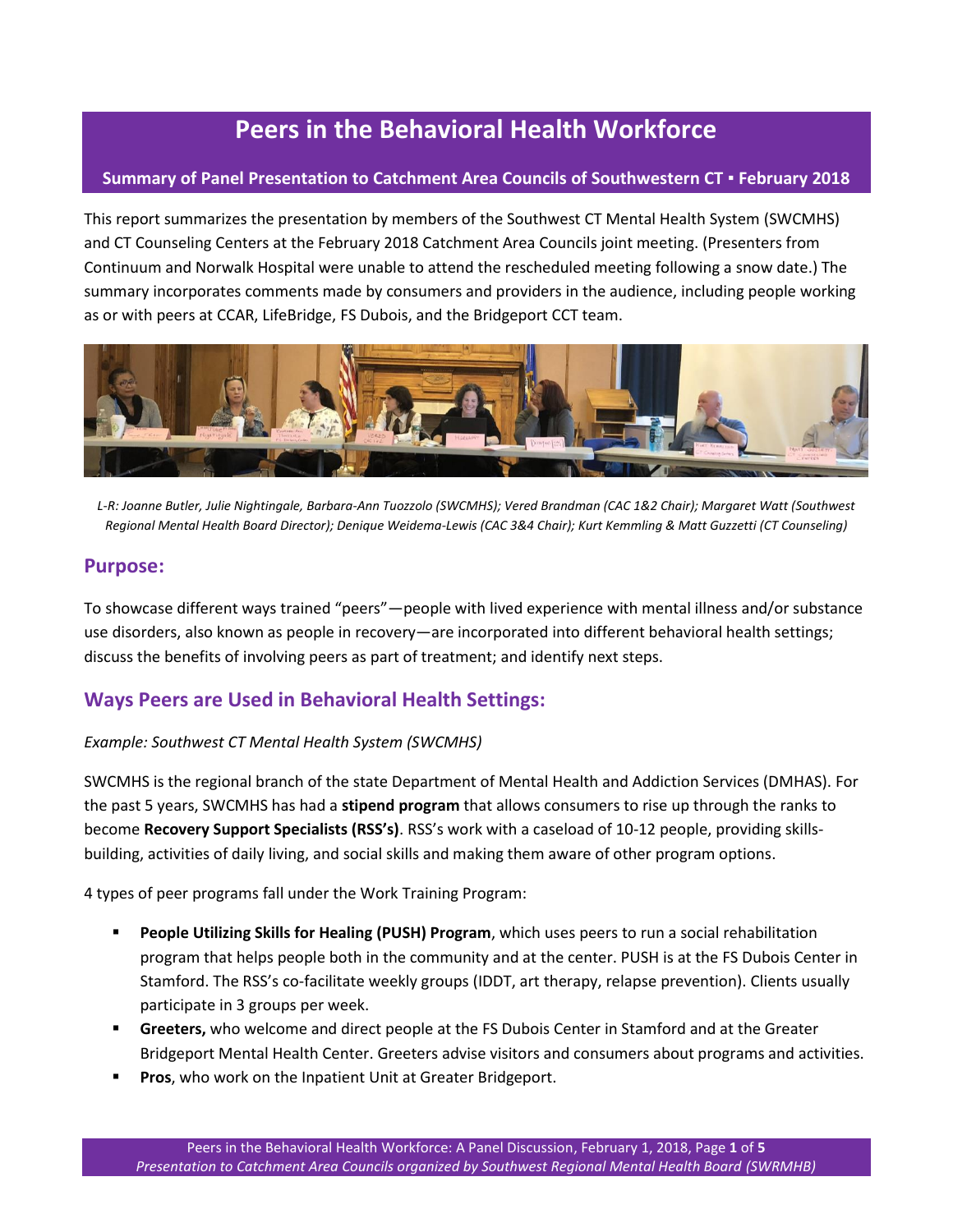- **Warmline operators,** who are trained to answer the warmline and provide telephone support to shutins and people who are isolated. The warmline operates 7 days a week from 5-10pm.
- **After these Work Training programs, people can move on to competitive employment in the** community. Some have moved on to RSS training.

#### *Example: CT Counseling Centers*

CT Counseling Centers provide outpatient and IOP services for mental health and substance use as well as running a methadone maintenance program (also starting subuxone soon). 10-12 years ago they realized that the stigma of medication management was a huge problem; patients felt isolated and stigmatized. As a result, they started the MARS and BTR peer programs:

- The **Medication Assisted Recovery Support Services (MARS) program** allows patients to become peer recovery support specialists through a 5-week training. They can then run groups and help engage new patients. MARS was first developed by the National Alliance for Medication-Assisted Recovery (NAMAR). Kurt, Rob Lambert (CEO of CT Counseling) and another patient went to the Bronx for training and came back and replicated the program in South Norwalk. MARS is nationally recognized. MARS has drop-in hours. They also offer family night, holiday gift programs, hikes, trips (e.g., Yankee Stadium), which provide sober social activities.
- As a next step, Rob & Kurt developed the **Bridge to Recovery (BTR) program**, where patients are peer mentors (similar to being a sponsor) and have their own caseload. BTR mentors usually have ~15 cases who are new to the program and feel more comfortable talking to people who share their experience.
- After 2 years when patients are drug free, they can get certified as **Certified Alcohol and Drug Counselors** through the CADAC program offered by CT Counseling. CADAC is a year-long certification program offered on Saturdays (360 hours total). Community members can also take the training. Cost is \$2500. Contact CT Counseling to sign up!
- Kurt is now working as a **Recovery Coach** at CT Counseling's Waterbury office, where he provides 1:1 counseling and support. Counselors refer patients who are struggling with their recovery or may be relapsing. Recovery Coach also helps patients during intake with understanding the program.

Other agencies also employ peers in the behavioral health workforce, including two agencies that were unable to attend the forum, which was rescheduled due to snow:

- The Western CT Health Network (WCHN) embeds peers on its **Community Care Teams** at Norwalk Hospital and Danbury Hospital.
- Continuum uses peers in its **community and residential programs**.
- Increasingly, **Community Support Programs (CSP)** and other DMHAS-funded programs have a peer position built into the program contract. CSP is a community-based program that offers case management and skills building to help people live independently in the community.
- With recent DMHAS funding, the CT Community for Addiction Recovery (CCAR) has now placed 10 Recovery Coaches 24/7 in **emergency rooms** at four hospitals in eastern CT. The Recovery Coaches engage people and connect them quickly to a support network that isn't usually available when they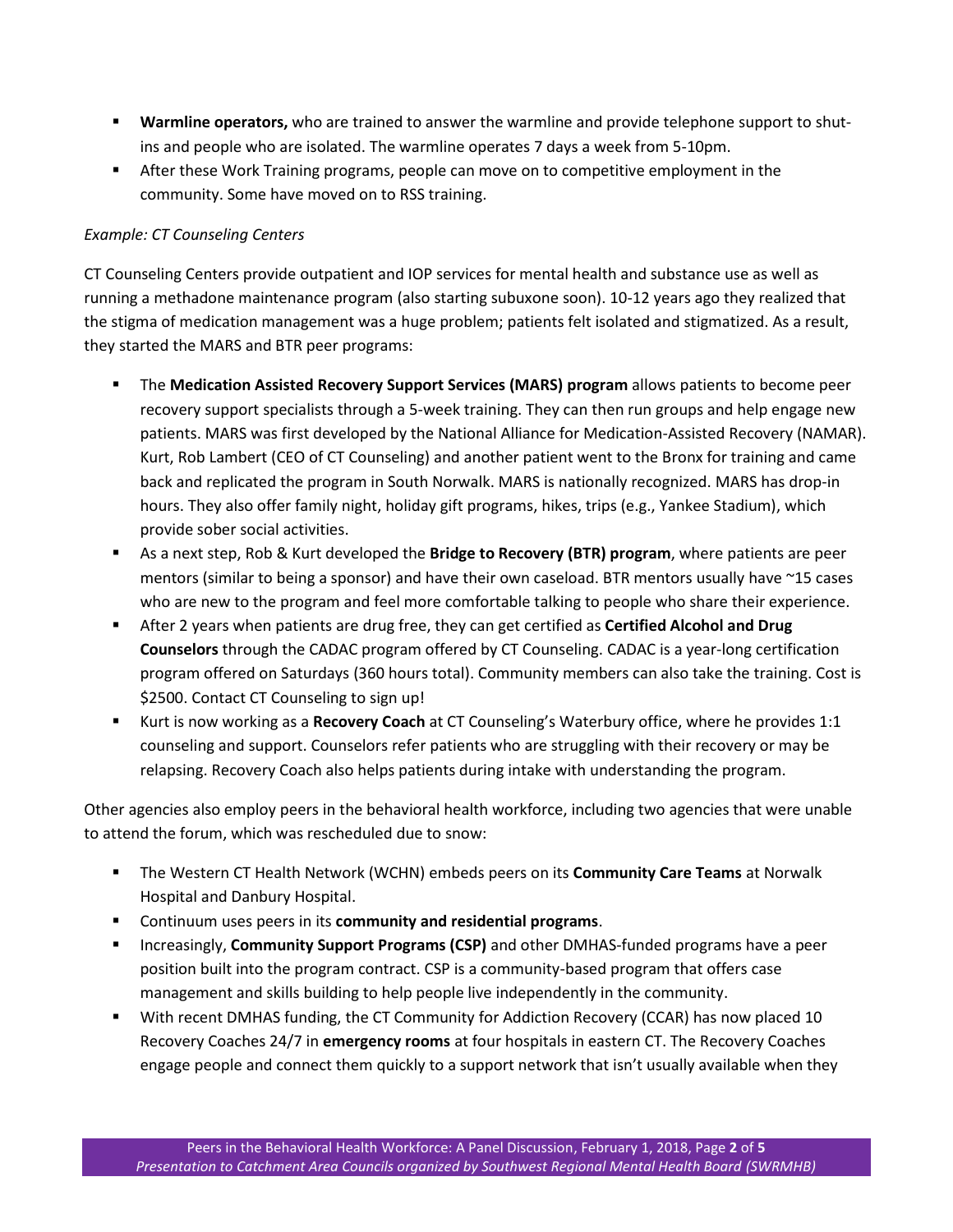walk out of the emergency room. In the past 8 months the Recovery Coaches have seen 600 people in the ERs and at least half went on to detox or rehab programs.

### **What is the value of the peer role?**

- 1. "Shared experience" lets peers make genuine, non-clinical connections with clients and motivate them:
	- "I can look at them and tell them with absolute honesty that DBT saved my life and I use it every day and here's how I put the skills into practice every day. It lends a sense of validity to therapy."
	- **"RSS is the embodiment of hope; you are the example of recovery.** Being able to say: I've been there, I will sit next to you is very different from a clinician."
	- "I always tell people they are the best expert on themselves. A lot of our clients have been beaten down and think they have to ask everyone; we try to empower them."
- 2. Peers help maintain recovery "in more real situations" during "the other 23 hours" a day where a client is not in group:
	- "We see our clients 10-20 hours a week, compared to clinicians who see them a few hours a week, so we know them better. We had a client who ended up in the hospital and the clinician didn't recognize the signs."
	- "The longevity is big, while a brief intervention doesn't usually change someone's life. [This way] you can stay with the person."
- 3. Clients often share with peers things they do not share with clinicians:
	- "Patients… will tell me things they will not tell their counselors. We can get information from them that they would not generally release to anyone else, and as a team we can help."
	- "[Clients] may feel intimidated sometimes by clinicians, counselors, administrators; it's part of the recovery process. People on methadone have been beat up for so long they have to rebuild themselves as a human being."
- 4. Peers help with socialization:
	- "They can talk to some peer specialists, have some coffee and vent, bring in their mom and go to Family night."
	- "Patients feel safe, they can speak of their recovery in a safe place, a very positive and comfortable atmosphere. They support each other."

## **How do agencies see the peer role?**

- 1. Peers play a valuable and cost-efficient role as part of a treatment team:
	- "The peers are at our team meetings every day. Both have their own skill-sets and life experiences but they're Swiss Army knives. They'll speak up and advocate and translate for clients when there's a communication problem. *There's no challenge that would make an agency not benefit from working with peers."*
	- "The way CT Counseling has integrated the role is great. Patients understand that I do have to report, I'm part of the clinical team meeting every week, no problems with confidentiality."
	- "We can contact supervisors or clinicians directly. We're really engaged."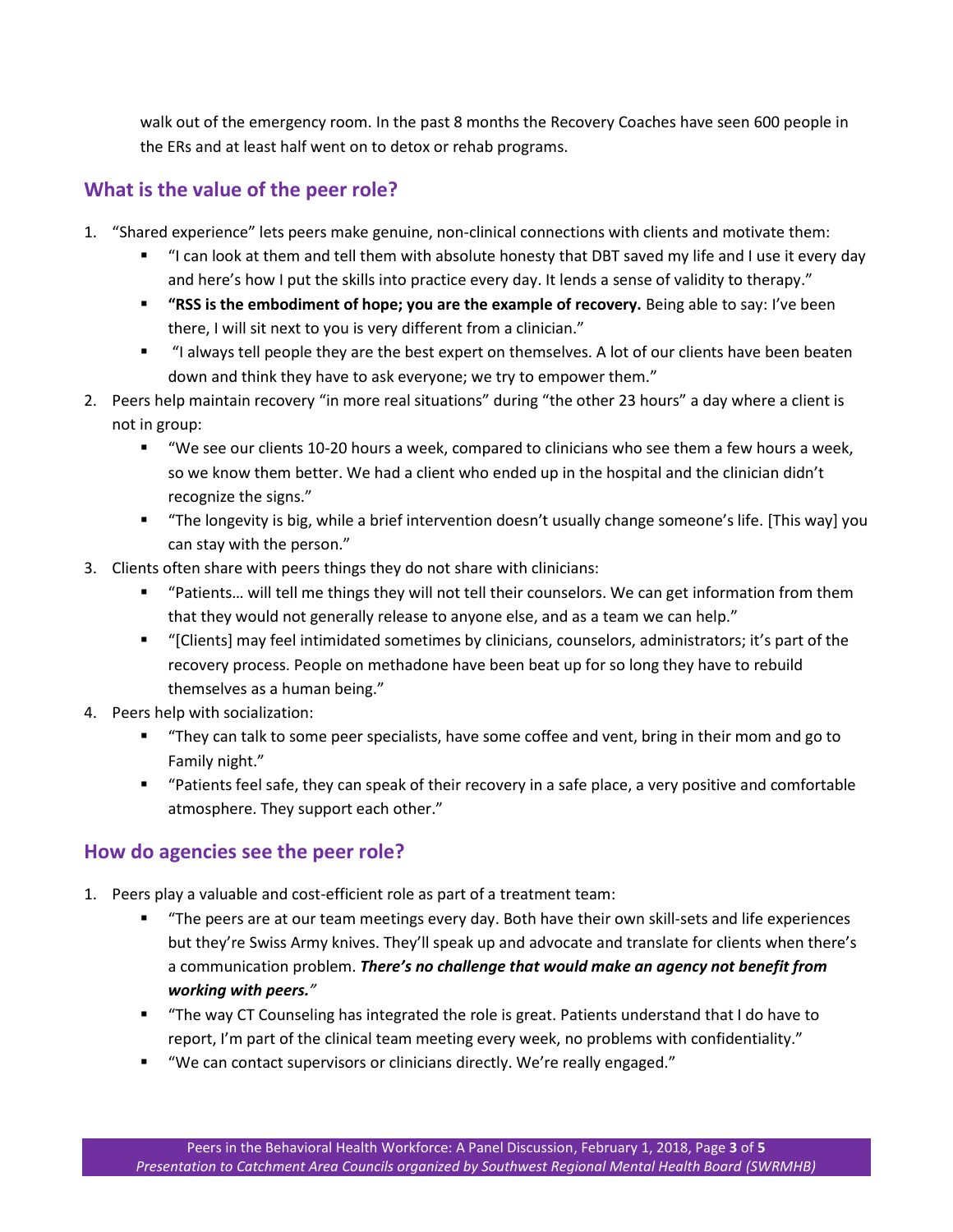- "We're relatively cheap labor. What we can produce is so worthwhile. While it doesn't replicate what a clinician does, we can do a lot of what they're already doing. I don't mind saying that I'm cheaper, because I only have a BA, not a Masters. It's a selling point for administrators!"
- 2. Teamwork is important:
	- "If I can offer guidance through my training and my life experience, I will. If I need help from a more experienced counselor, I will get it."
- 3. Agencies may have to overcome bias in hiring:
	- "I was always saying peers can work, clients can work, here's the evidence. 5 years of that showed the growth. So when we started hiring peers as state employees, the road was paved. We were seeing people staying healthy and staying in recovery. The majority went full speed ahead, maintained recovery and were competitively employed. People now see the benefit of their work. At first there was some nervousness about relapse."
	- "In meetings with HR, some people were favoring the candidates who had degrees… but we also hired the person without the degree."

### **Challenges:**

- 1. Agencies differ in recognizing the full potential of a peer specialist position:
	- "If you meet one RSS (Recovery Support Specialist), you've met one RSS. The RSS position is not the same in Bridgeport, Stamford, Waterbury. Originally I wasn't interested in an RSS position because I saw one elsewhere who was a gofer. But here, I'm running a social rehab program."
	- "My former supervisor stood up for us and helped us not become taxi drivers. We still give rides, but it's a ride to be with that person because of some problem they might have, to support them."
- 2. The peer role in providing recovery support differs from case management and from a therapeutic role:
	- "A case manager would just file the paperwork. As RSS's, we'd go with the client to the library and download the document… It's more time intensive, but the chances they can replicate it in future are much higher. We fill it out together, go to courthouse together. It's much more empowering for the client next time if there's no case manager."
	- "It's a lot of education, not case management. We're more like teachers who walk with the clients. We teach and model and encourage clients so they become independent."
	- "I can walk you through something and I can teach you, but [the therapists] are the ones who can help you process something. As a peer you can get caught up in trying to do therapy work. A coworker has a situation where therapist and peer work are contradicting each other; so we have to know if we can walk with them, if they should have a peer at that time."
- 3. There are not enough paid positions for peers:
	- "Before Kurt got this new Recovery Coach position, he was doing everything as a volunteer... Eventually people got paid work and left."
	- "A piece of me is frustrated that funding holds things back."
- 4. A consumer may have to decide between an employment opportunity and keeping his or her therapy team:
	- "Once someone is employed at SWCMHS, they can no longer receive services there. This can be a challenge for those who may have been with their clinician for years. It can take 6 months to make the transition."